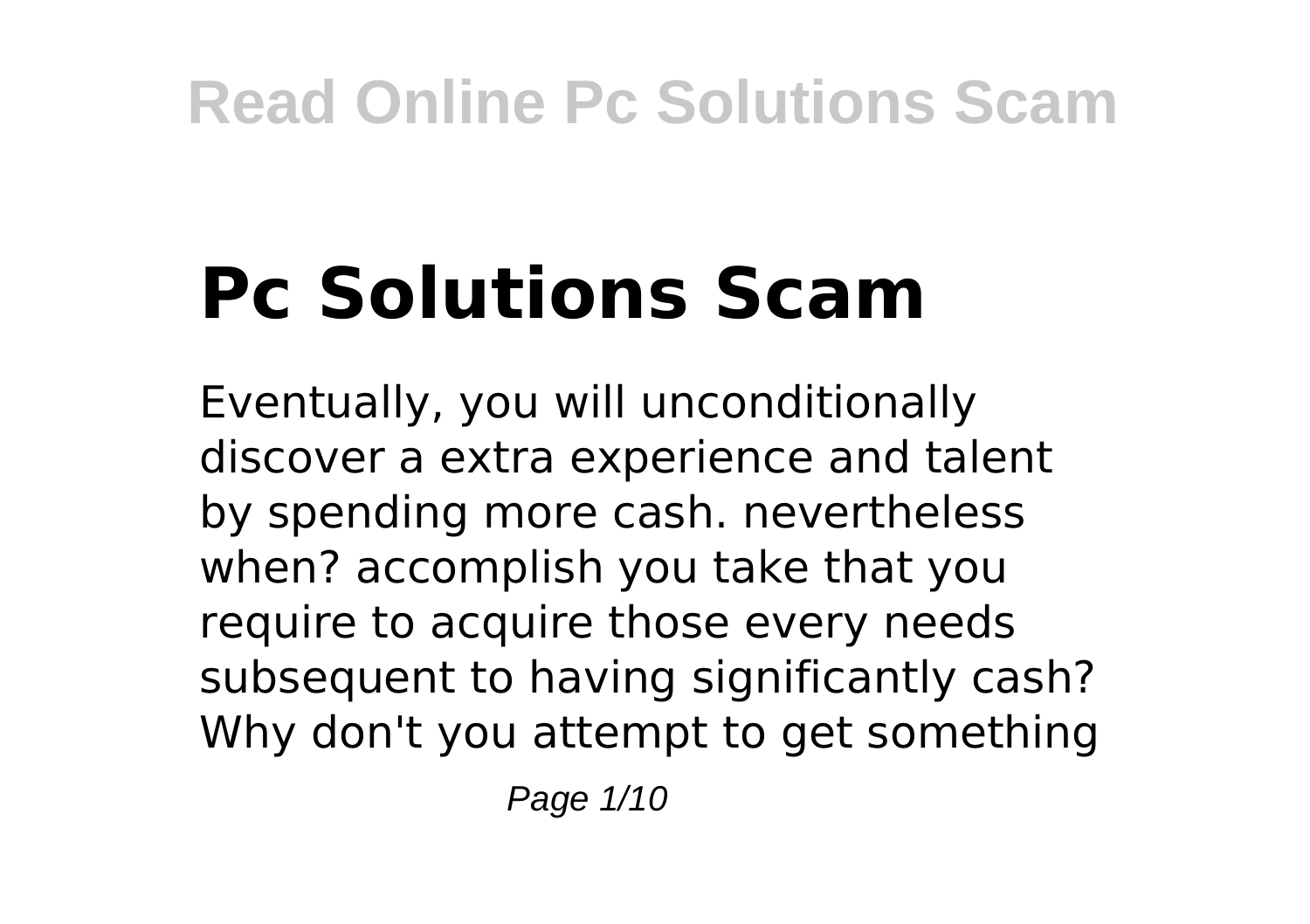basic in the beginning? That's something that will lead you to understand even more around the globe, experience, some places, with history, amusement, and a lot more?

It is your utterly own get older to perform reviewing habit. in the course of guides you could enjoy now is **pc**

Page 2/10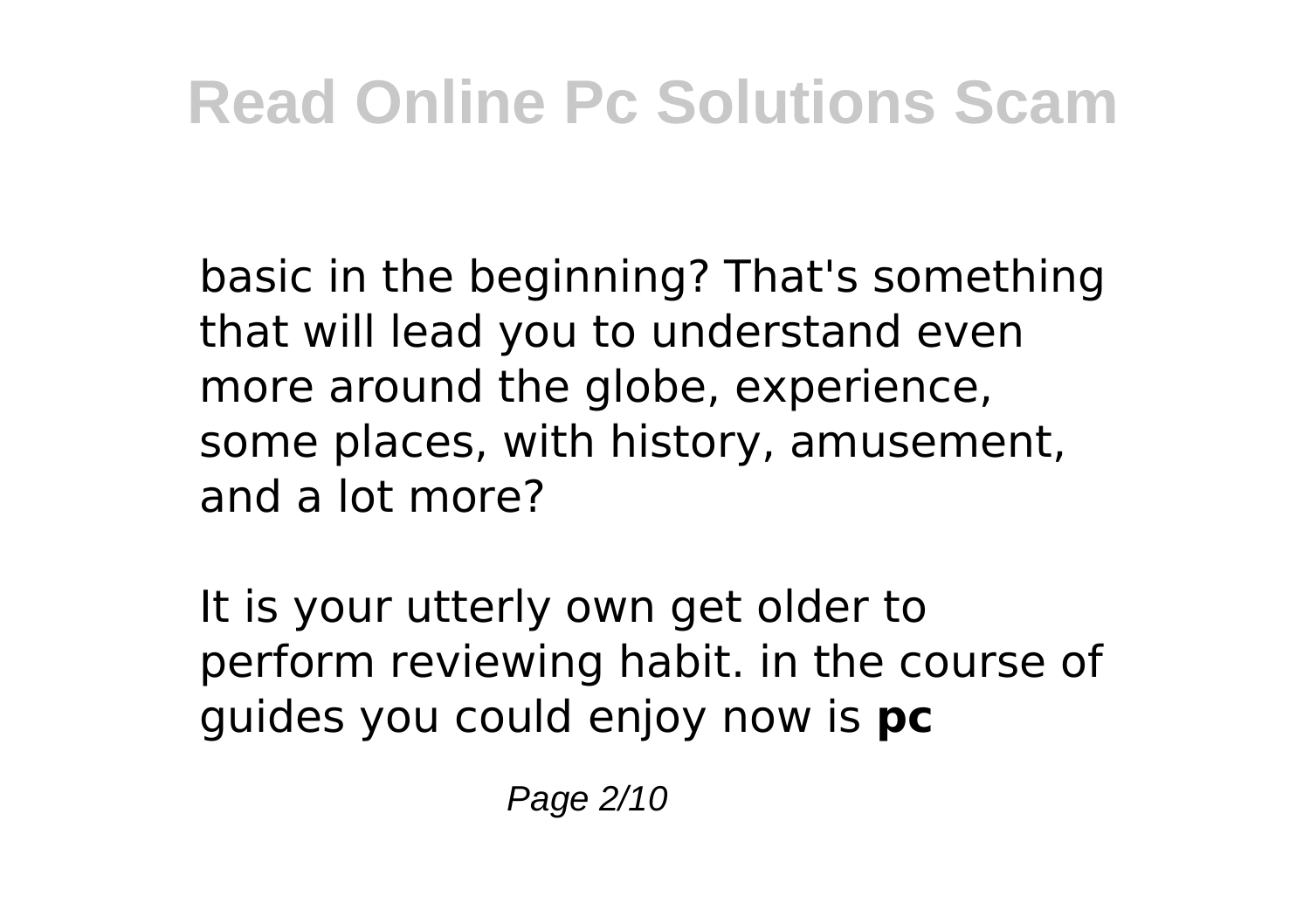**solutions scam** below.

Providing publishers with the highest quality, most reliable and cost effective editorial and composition services for 50 years. We're the first choice for publishers' online services.

#### **Pc Solutions Scam**

Page 3/10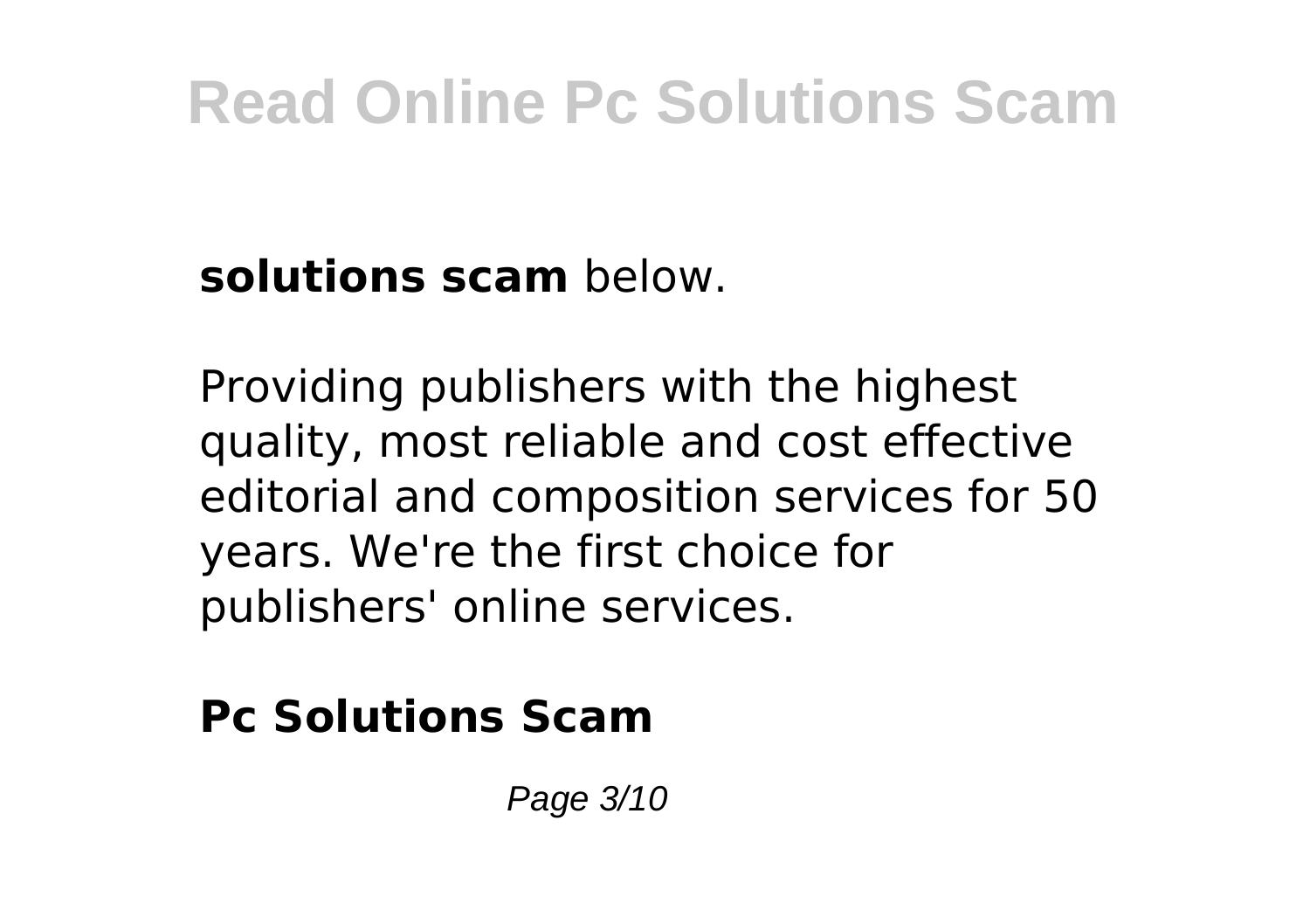Premium Security Suite. 10 Devices | 1 Year. Windows, Mac, Android, iOS, Chromebook + Password Manager + VPN Proxy One Pro + ID Security. \$59.95. \$129.95 (Save \$70)

### **Trend Micro | Cybersecurity Solutions for Home**

SCAM or Virus posing as Dell

Page 4/10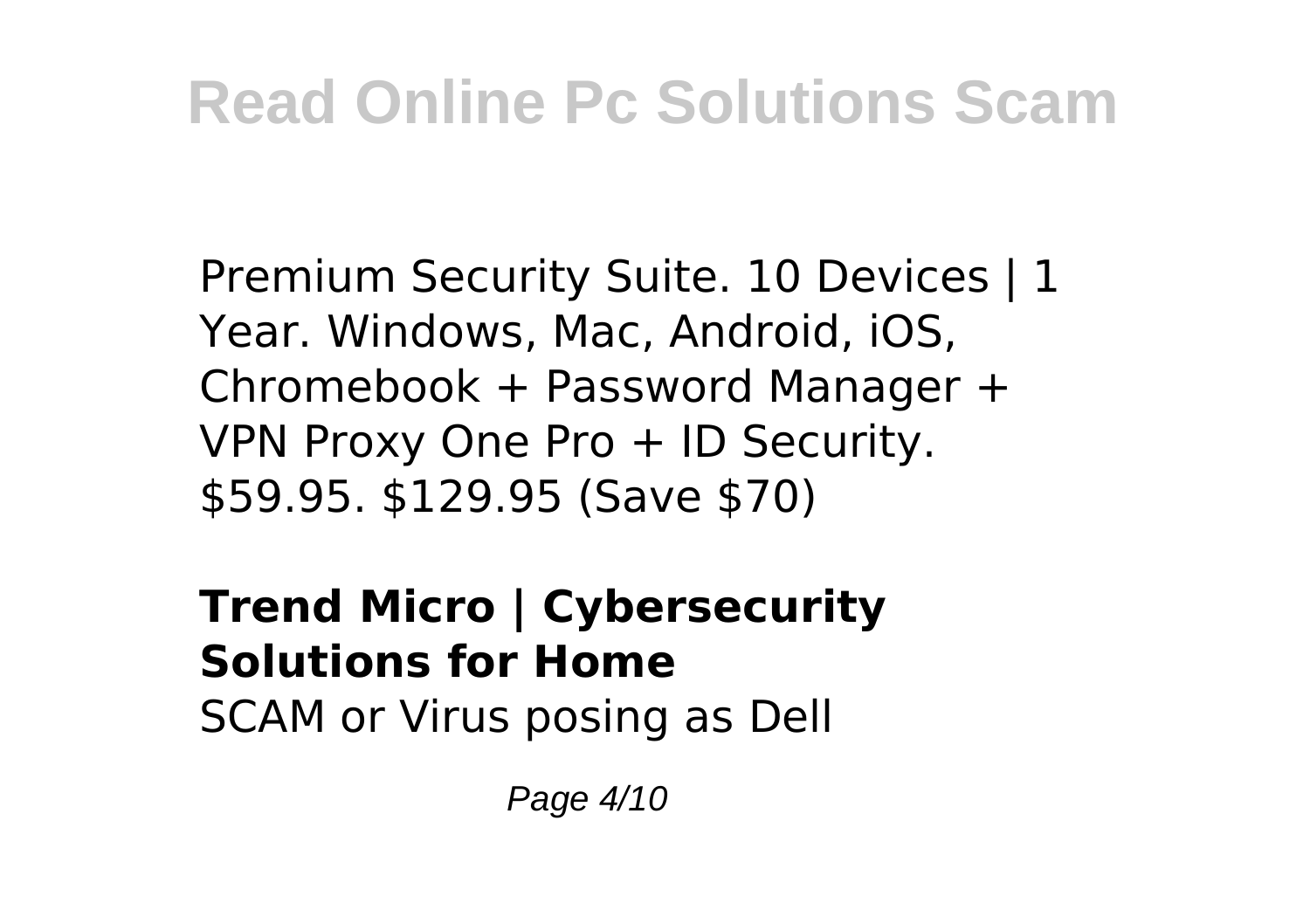SupportAssist? This morning I had a popup indicating it was Dell SupportAssist, with an "Alert" that there was an issue with my PC. I did a quick verification on the WEB that SupportAssist is a legitimate program, and observed it was installed (or possibly updated) 2 days ago, assuming from an automatic Dell Update.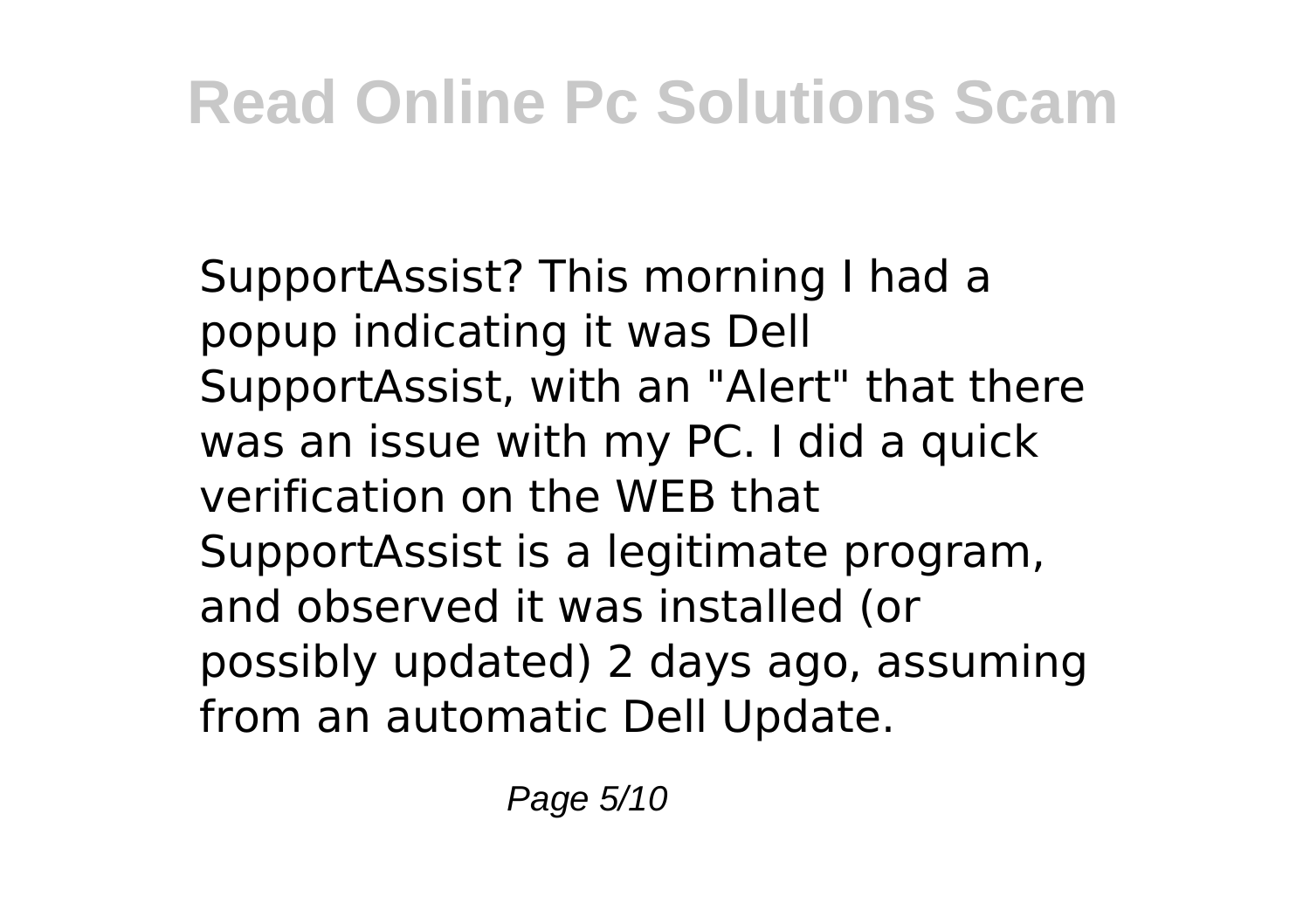### **Solved: SCAM or Virus posing as Dell SupportAssist? - Dell ...**

Avast has become aware of an email scam campaign purporting to be from our sales team. The emails claim that the recipient's Avast subscription has been renewed for \$499.99. The fake invoice contains a US phone number and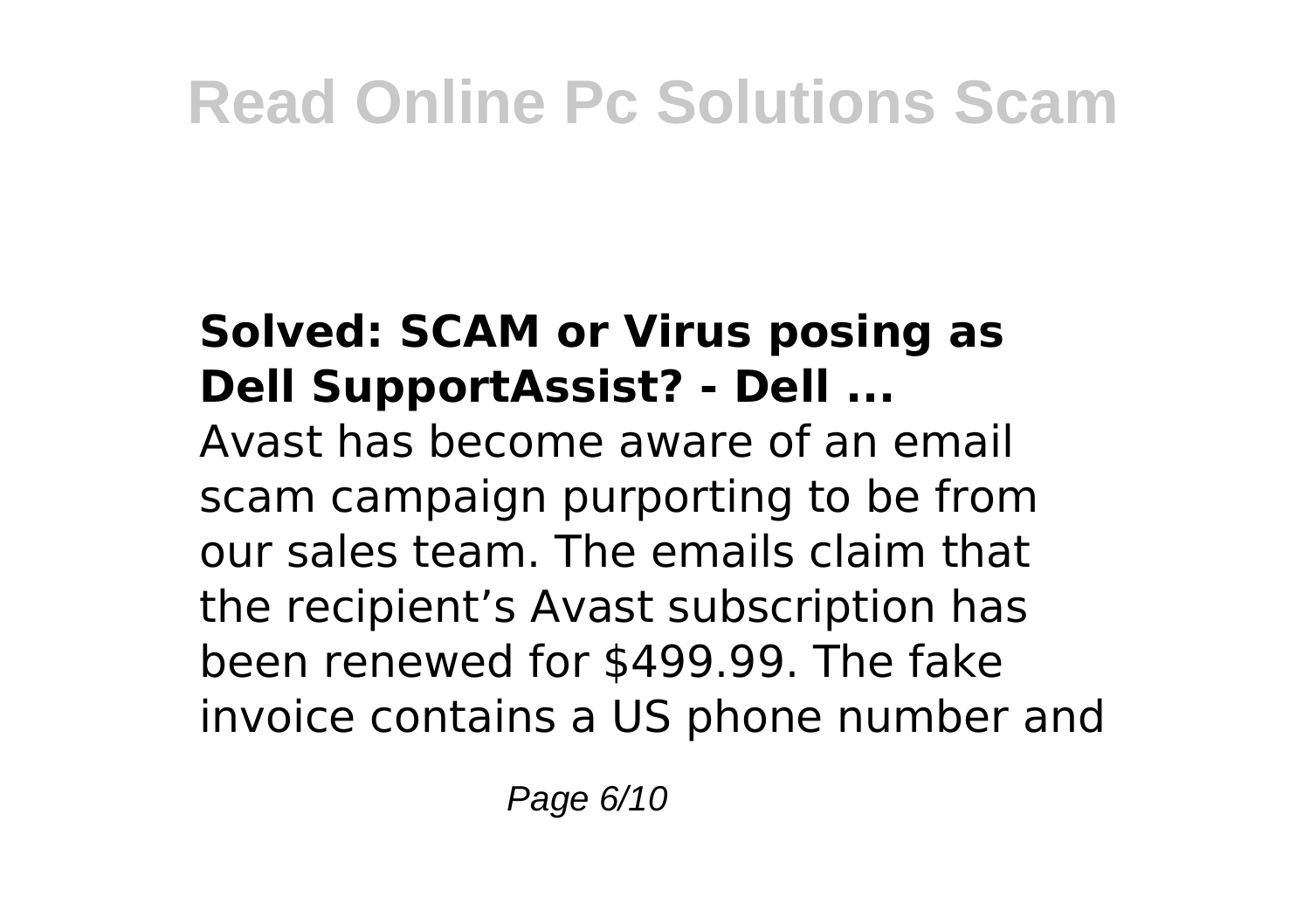encourages the recipient to call with "any Queries or Question as such."

#### **Fake Avast Email Scam | Avast**

For \$4 a month, Scam Shield Premium edition kicks in more advanced features, including voicemail-to-text, the ability to create a block list, and an option to send certain types of calls straight ...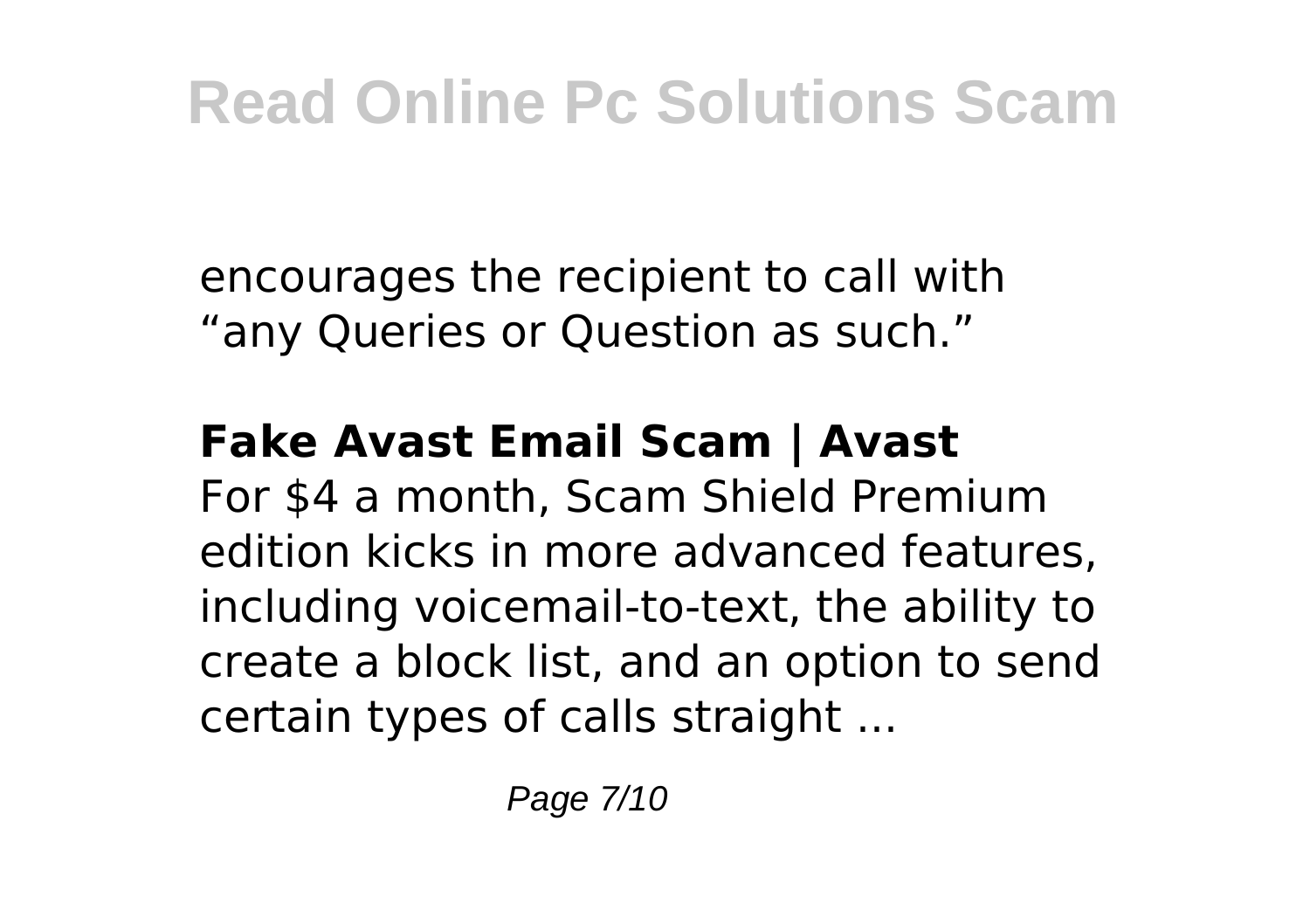### **How to Block Robocalls and Spam Calls - PCMAG**

Below is a need-to-know checklist of what you should do: If you've already responded to a scam, end all further communication immediately. Call your bank directly and cancel any recurring payments – for speed and ease, you can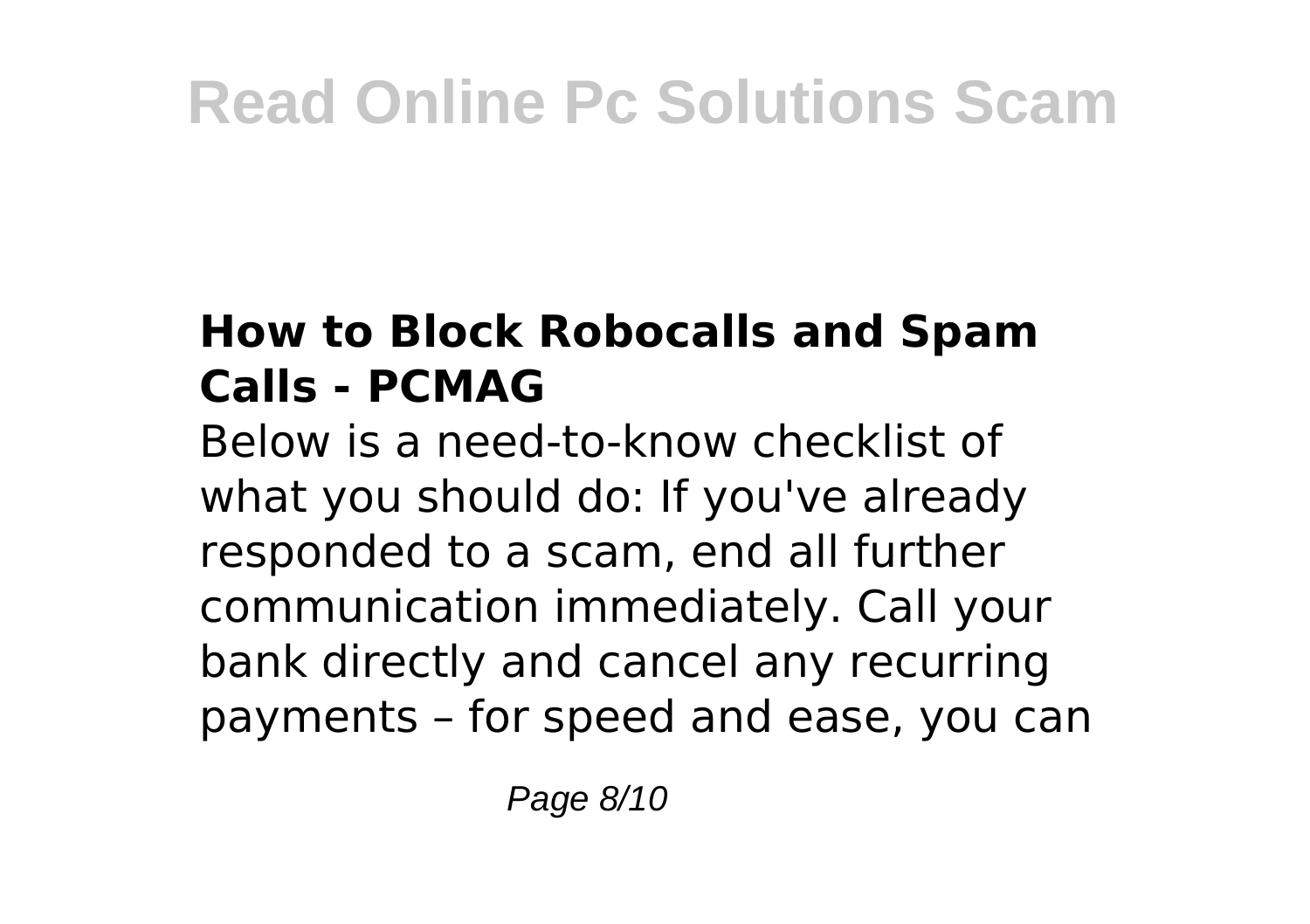alternatively call the new 159 hotline.; Report the scam to the police through Action Fraud on 0300 123 2040, or report a scam anonymously on the Action Fraud website.

Copyright code:

Page 9/10